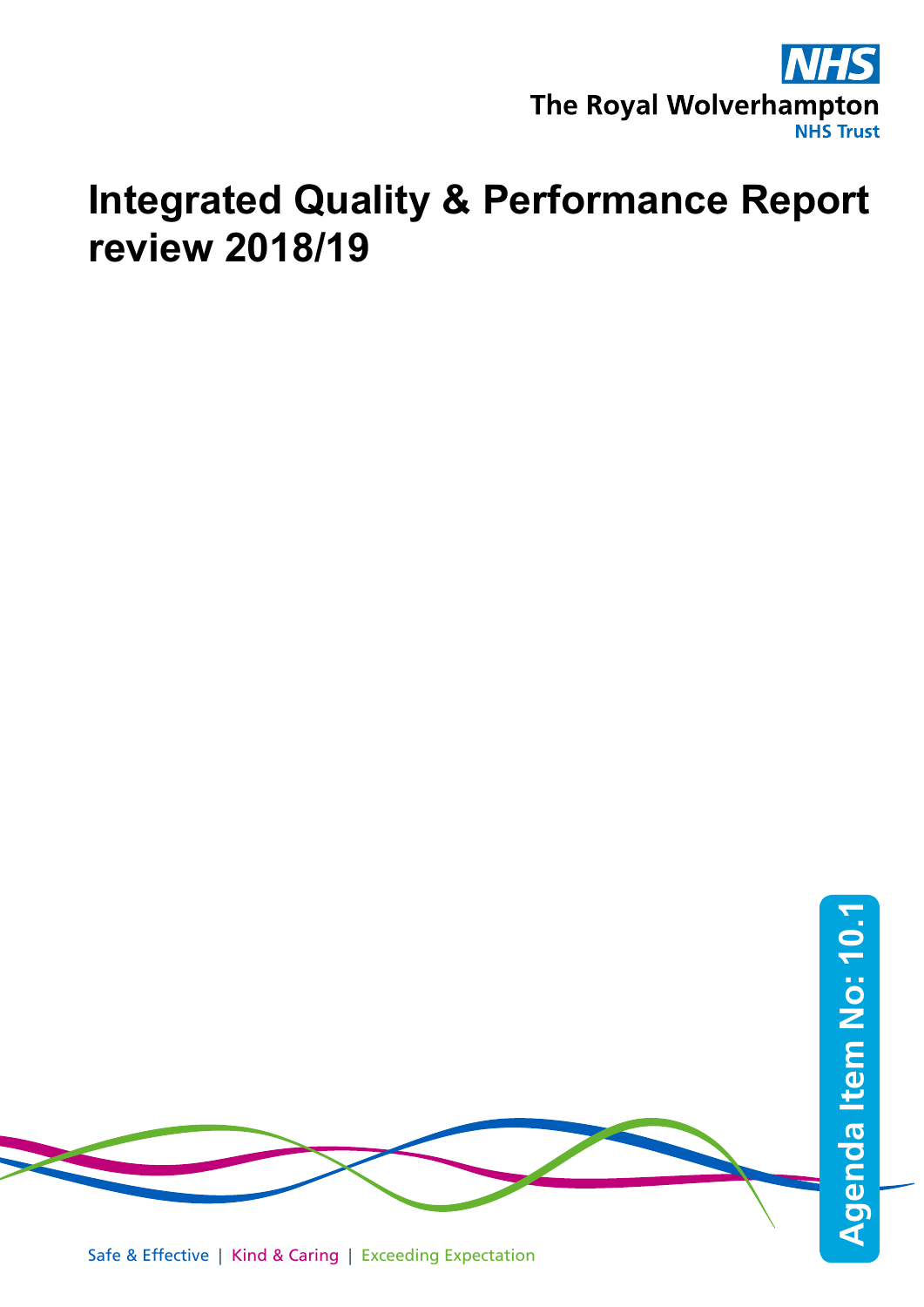The Royal Wolverhampton MHS



**NHS Trust** 

| <b>Trust Board Report</b>                                      |                                                                                                                                                                                                                                                                                                                                                                                                                                                                                                                                                                                                                                                                                            |
|----------------------------------------------------------------|--------------------------------------------------------------------------------------------------------------------------------------------------------------------------------------------------------------------------------------------------------------------------------------------------------------------------------------------------------------------------------------------------------------------------------------------------------------------------------------------------------------------------------------------------------------------------------------------------------------------------------------------------------------------------------------------|
| <b>Meeting Date:</b>                                           | 30 <sup>th</sup> April 2018.                                                                                                                                                                                                                                                                                                                                                                                                                                                                                                                                                                                                                                                               |
| Title:                                                         | Integrated Quality & Performance Report review 2018/19                                                                                                                                                                                                                                                                                                                                                                                                                                                                                                                                                                                                                                     |
| <b>Report of:</b>                                              | This report represents the proposals for the revised reporting arrangements<br>for 2018/19. It looks at the Integrated Quality and Performance metrics to<br>ensure that an integrated view of the performance of the Trust can be<br>observed. This process includes an evaluation of the national mandatory<br>and operational guidance, assessment of other reports being presented to<br>the Board and a discussion with relevant Executive Directors about what<br>information should be covered. This report outlines the proposed changes.                                                                                                                                          |
| <b>Action</b><br><b>Requested:</b>                             | Additions/removals of metrics<br>Receive and note:<br>The proposed metrics<br>Approve:                                                                                                                                                                                                                                                                                                                                                                                                                                                                                                                                                                                                     |
| For the attention<br>of the Board                              | This report provides an update of key performance indicators for 2018/19.                                                                                                                                                                                                                                                                                                                                                                                                                                                                                                                                                                                                                  |
| <b>Assure</b>                                                  | All data reported with thorough validation checks that cover national and<br>$\bullet$<br>contractual obligations.                                                                                                                                                                                                                                                                                                                                                                                                                                                                                                                                                                         |
| <b>Author + Contact</b><br><b>Details:</b>                     | Deputy Director of Strategic Planning Performance<br>Tel 01902 694366<br>Email simon.evans8@nhs.net                                                                                                                                                                                                                                                                                                                                                                                                                                                                                                                                                                                        |
| <b>Links to Trust</b><br><b>Strategic</b><br><b>Objectives</b> | 1. Create a culture of compassion, safety and quality<br>3. To have an effective and well integrated local health and care system that operates<br>efficiently<br>4. Attract, retain and develop our staff, and improve employee engagement<br>6. Be in the top 25% of all key performance indicators                                                                                                                                                                                                                                                                                                                                                                                      |
| <b>Resource</b><br>Implications:                               | None                                                                                                                                                                                                                                                                                                                                                                                                                                                                                                                                                                                                                                                                                       |
| <b>CQC Domains</b>                                             | Safe: patients, staff and the public are protected from abuse and avoidable harm.<br>Effective: care, treatment and support achieves good outcomes, helping people maintain<br>quality of life and is based on the best available evidence.<br><b>Caring:</b> staff involve and treat everyone with compassion, kindness, dignity and respect.<br><b>Responsive:</b> services are organised so that they meet people's needs.<br>Well-led: the leadership, management and governance of the organisation make sure it's<br>providing high-quality care that's based around individual needs, that it encourages learning<br>and innovation, and that it promotes an open and fair culture. |
| <b>Equality and</b><br><b>Diversity Impact</b>                 | None                                                                                                                                                                                                                                                                                                                                                                                                                                                                                                                                                                                                                                                                                       |
| <b>Risks: BAF/TRR</b>                                          | Not applicable                                                                                                                                                                                                                                                                                                                                                                                                                                                                                                                                                                                                                                                                             |
| <b>Public or Private:</b>                                      | <b>Public Session</b>                                                                                                                                                                                                                                                                                                                                                                                                                                                                                                                                                                                                                                                                      |
| <b>Other formal</b><br>bodies involved:                        | <b>Trust Management Committee</b>                                                                                                                                                                                                                                                                                                                                                                                                                                                                                                                                                                                                                                                          |
| <b>NHS</b><br><b>Constitution:</b>                             | In determining this matter, the Board should have regard to the Core<br>principles contained in the Constitution of:<br>Equality of treatment and access to services<br>High standards of excellence and professionalism<br>Service user preferences<br>Cross community working<br><b>Best Value</b><br>Accountability through local influence and scrutiny                                                                                                                                                                                                                                                                                                                                |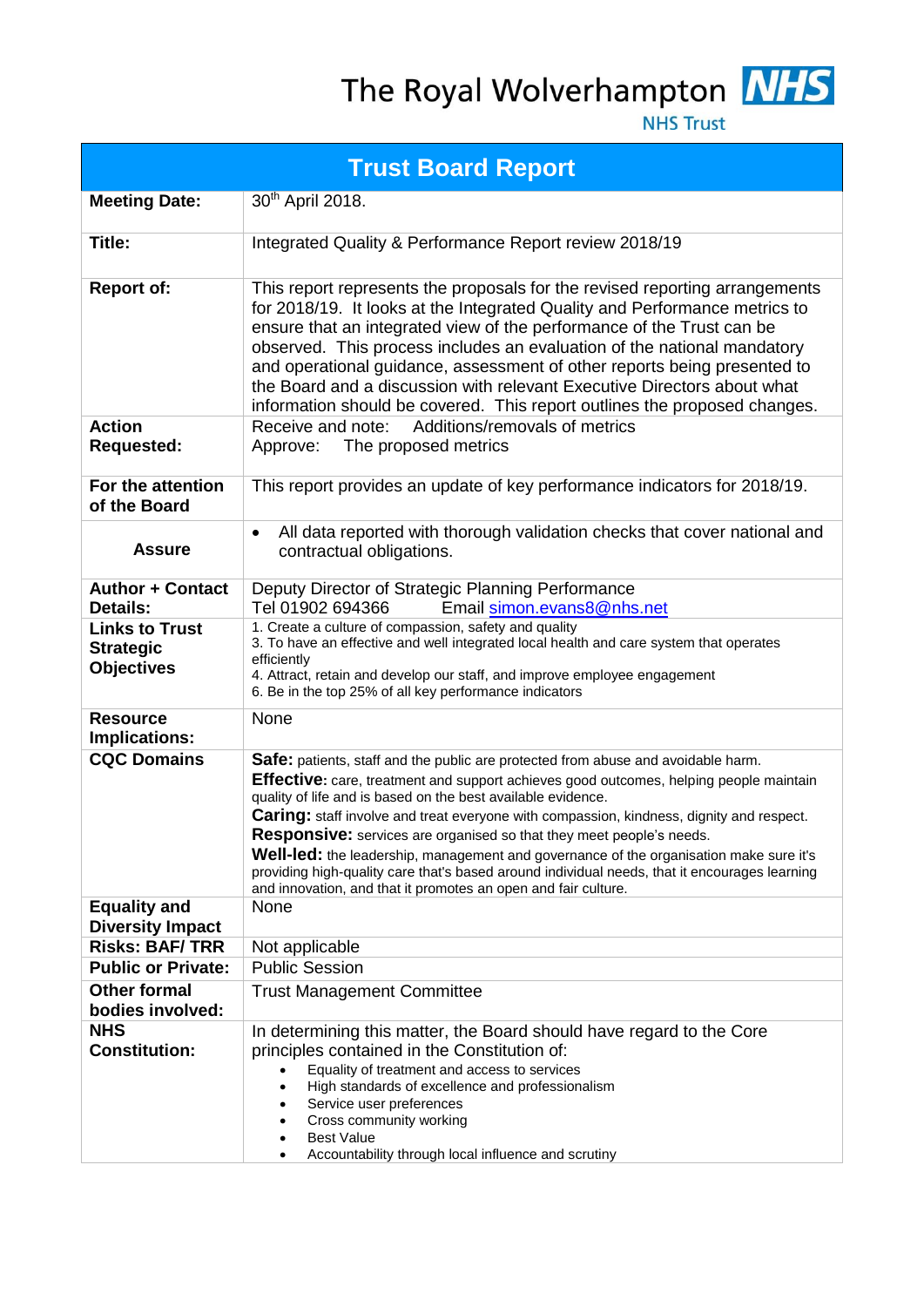|   | <b>Report Details</b>                                                                                                                                                                                                                                                                                                                                                                                                                              |
|---|----------------------------------------------------------------------------------------------------------------------------------------------------------------------------------------------------------------------------------------------------------------------------------------------------------------------------------------------------------------------------------------------------------------------------------------------------|
| 1 | <b>Background</b>                                                                                                                                                                                                                                                                                                                                                                                                                                  |
|   | The Board receives an Integrated Quality and Performance Report (IQPR) that provides<br>assurance against a range of quality and performance metrics. This report was developed<br>for 2014/15 and saw an integration of the previous Quality Report and Performance<br>Report.                                                                                                                                                                    |
|   | The IQPR is discussed monthly in the public session and is jointly presented by the Chief<br>Nursing Officer and Chief Operating Officer.                                                                                                                                                                                                                                                                                                          |
|   | To support the assurance around the information presented to Board the internal auditors<br>include regular reports within their scheme of work around data integrity and the quality of<br>data presented to the Trust Board.                                                                                                                                                                                                                     |
| 2 | <b>Review Process</b>                                                                                                                                                                                                                                                                                                                                                                                                                              |
|   | In order to ensure that the information and data that is presented to the Board is robust and<br>provides the relevant assurance, the following areas have been reviewed:-<br>NHS Improvement - Accountability Framework for Trust Boards<br>NHS Planning Guidance 2018/19<br>$\bullet$<br>Second year of 2 year contract 2017/2019<br>$\bullet$<br>CQC - Essential Standards of Quality and Safety<br>$\bullet$<br><b>Other National Guidance</b> |
|   | In addition to these areas, the Trust has also reviewed the 2017/18 IQPR to see whether<br>any metrics could be removed, updated or moved to quarterly reporting.                                                                                                                                                                                                                                                                                  |
| 3 | Proposals for 2018/19 Monthly Report                                                                                                                                                                                                                                                                                                                                                                                                               |
|   | It is proposed that the Board continues to receive an IQPR that provides a total picture of<br>the performance of the Trust against a suite of indictors. This enables the Board to have a<br>holistic view of performance that enables closer scrutiny of qualitative and operational<br>issues.                                                                                                                                                  |
|   | The report will maintain its existing structure and be reported under the following headings:                                                                                                                                                                                                                                                                                                                                                      |
|   | 1. Executive Summary                                                                                                                                                                                                                                                                                                                                                                                                                               |
|   | 2. Quality<br>a. Patient Experience<br>b. Patient Outcomes<br>c. Patient Safety<br>d. Maternity                                                                                                                                                                                                                                                                                                                                                    |
|   | 3. National & Contractual Standards<br>a. Waiting Times<br>b. Urgent Care<br>c. Cancer<br>d. Stroke<br>e. Organisational Efficiency<br>f. Workforce                                                                                                                                                                                                                                                                                                |
|   | For a detailed breakdown of the indicators contained within the report, including additions,<br>removals and move to quarterly reporting please refer to Appendix 1.                                                                                                                                                                                                                                                                               |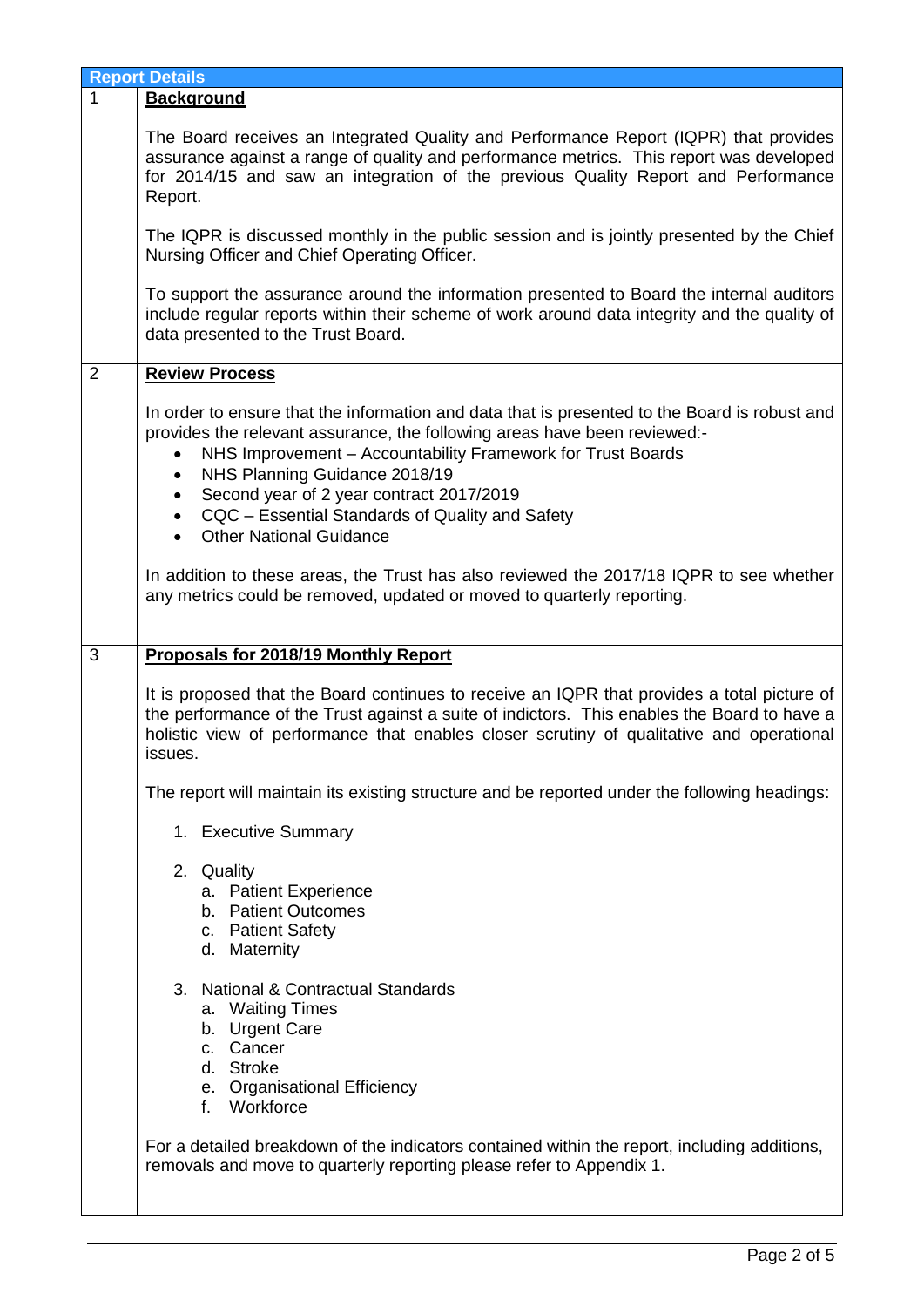#### 4 **Proposed Quarterly Report**

In addition to the standard monthly report, additional information will also be presented to the Trust Board on a quarterly basis. This will contain additional indicators that are only monitored on a quarterly basis.

This will follow the same principles outlined above and will be presented under the same themes.

|   | <b>Appendices</b>                                                  |  |  |
|---|--------------------------------------------------------------------|--|--|
| 1 |                                                                    |  |  |
|   | <b>Appendix 1</b>                                                  |  |  |
|   |                                                                    |  |  |
|   | <b>Quality</b>                                                     |  |  |
|   | Patient Experience (16)                                            |  |  |
|   | <b>Cancelled Operations:</b>                                       |  |  |
|   | • Monthly                                                          |  |  |
|   | As a percentage of elective admissions – monthly                   |  |  |
|   | • As a percentage of elective admissions – cumulative              |  |  |
|   | Not re-admitted within 28 days<br>$\bullet$                        |  |  |
|   | Urgent operations being cancelled for the second time<br>$\bullet$ |  |  |
|   | Complaints:                                                        |  |  |
|   | Number of complaints received<br>$\bullet$                         |  |  |
|   | Number of complaints as a percentage of admissions<br>$\bullet$    |  |  |
|   | PAL's activity                                                     |  |  |
|   | Mixed sex accommodation breaches ** move to quarterly reporting**  |  |  |
|   | VitalPac late observations                                         |  |  |
|   | Friends and family test:                                           |  |  |
|   | Response rate                                                      |  |  |
|   | Recommendation rate                                                |  |  |
|   | Late moves:                                                        |  |  |
|   | Between 8pm-10pm **REMOVE**<br>$\bullet$                           |  |  |
|   | • After 10pm                                                       |  |  |
|   | Duty of candour:                                                   |  |  |
|   | Element 1                                                          |  |  |
|   | • Element 2                                                        |  |  |
|   |                                                                    |  |  |
|   | Patient Outcomes (6)                                               |  |  |
|   |                                                                    |  |  |
|   | Harm Free Care:                                                    |  |  |
|   | Pressure injuries<br>$\bullet$                                     |  |  |
|   | Falls causing serious harm                                         |  |  |
|   | C-UTI                                                              |  |  |
|   | <b>VTE</b>                                                         |  |  |
|   | <b>Safety Thermometer</b>                                          |  |  |
|   | Cardiac arrests and outcomes                                       |  |  |
|   |                                                                    |  |  |
|   | Patient Safety (17)                                                |  |  |
|   | VTE:                                                               |  |  |
|   | Assessment percentage<br>$\bullet$                                 |  |  |
|   | Numbers **REMOVE**<br>$\bullet$                                    |  |  |
|   | Falls:                                                             |  |  |
|   | Total number of falls<br>$\bullet$                                 |  |  |
|   | • Falls with serious harm                                          |  |  |
|   | Percentage per occupied bed days                                   |  |  |
|   | $\bullet$<br>HCAI's:                                               |  |  |
|   | Clostridium difficile                                              |  |  |
|   | $\bullet$                                                          |  |  |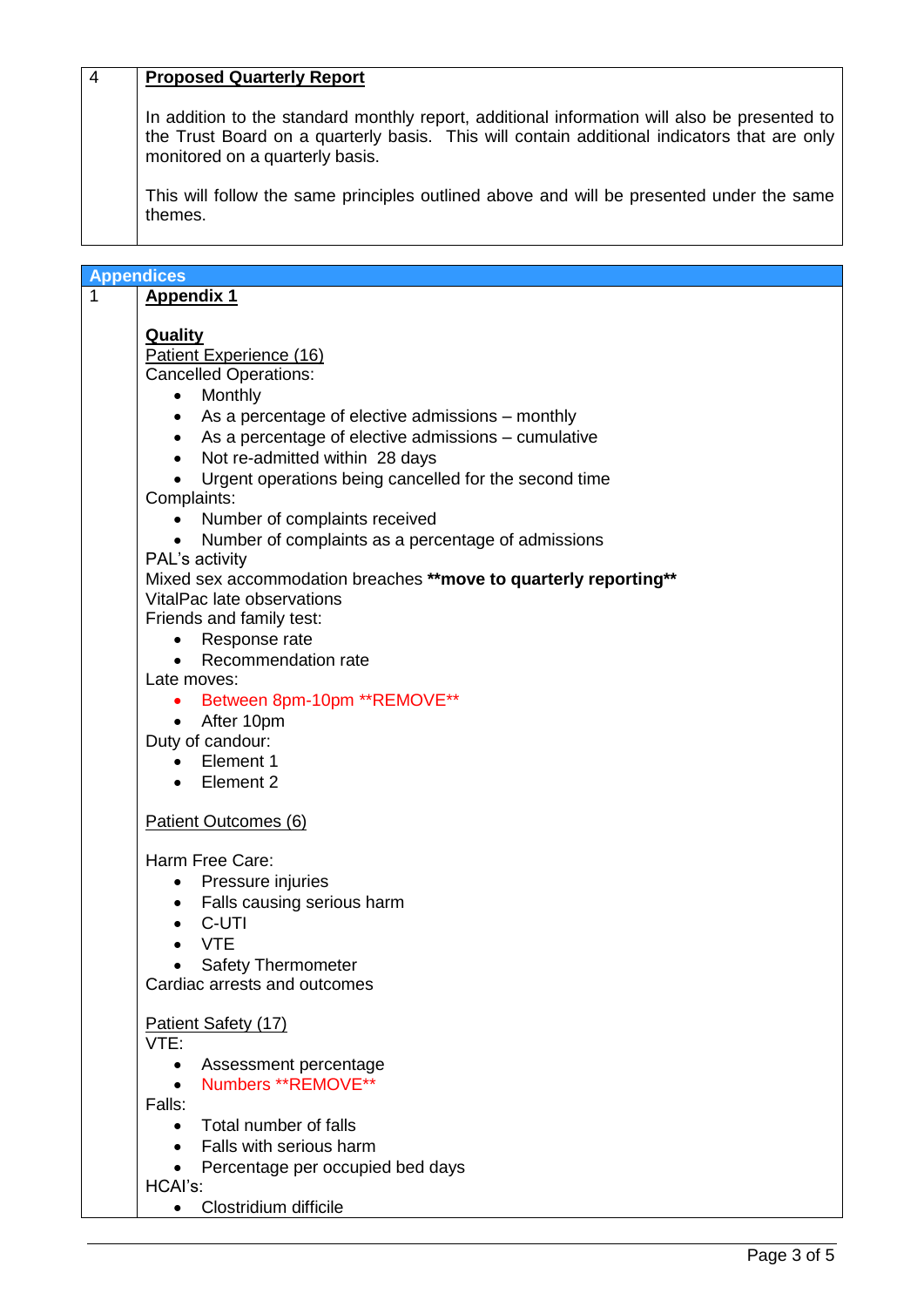- MRSA bacteraemia
- E Coli
- MSSA
- CPE

Medication incidents

Serious incident reporting:

- Report within 48 hours
- Update on immediate actions within 72 hours
- Share investigation report within 60 days

#### **\*\*NEW\*\* Avoidable Deaths – Quarterly Reporting** Radiation incidents:

• Radiotherapy

- Radiology
- Safeguarding adults

Safeguarding children

## Maternity (10)

- Unexpected admission of full term babies to neo natal unit (level 3 care)
- Elective C-section rate
- Emergency C-section rate
- Maternal deaths
- Midwife to birth ratio
- Bookings at 12+6 weeks
- Babies being cooled (born here)
- Breast feeding initiated
- Early neonatal death (born here)
- Number of mothers delivered

# **\*\*NEW\*\* Mortality**

#### **National and Contractual Standards**

Waiting Times (3)

- RTT percentage of patients on an incomplete pathway
- RTT over 52 week waiters
- Diagnostic tests

#### Urgent Care (9)

Emergency department 4 hour wait

- New Cross
- Walk in Centre
- Cannock MIU
- Vocare
- Combined

Ambulance handover

- 30-60 minutes
- >60 minutes

Total ambulance numbers Emergency admissions via ED

#### Cancer (11)

- 2 week wait
- 2 week wait breast symptomatic
- 31 day diagnosis to first treatment all cancers
- 31 day subsequent surgery
- 31 day subsequent anti-cancer drug
- 31 day subsequent radiotherapy